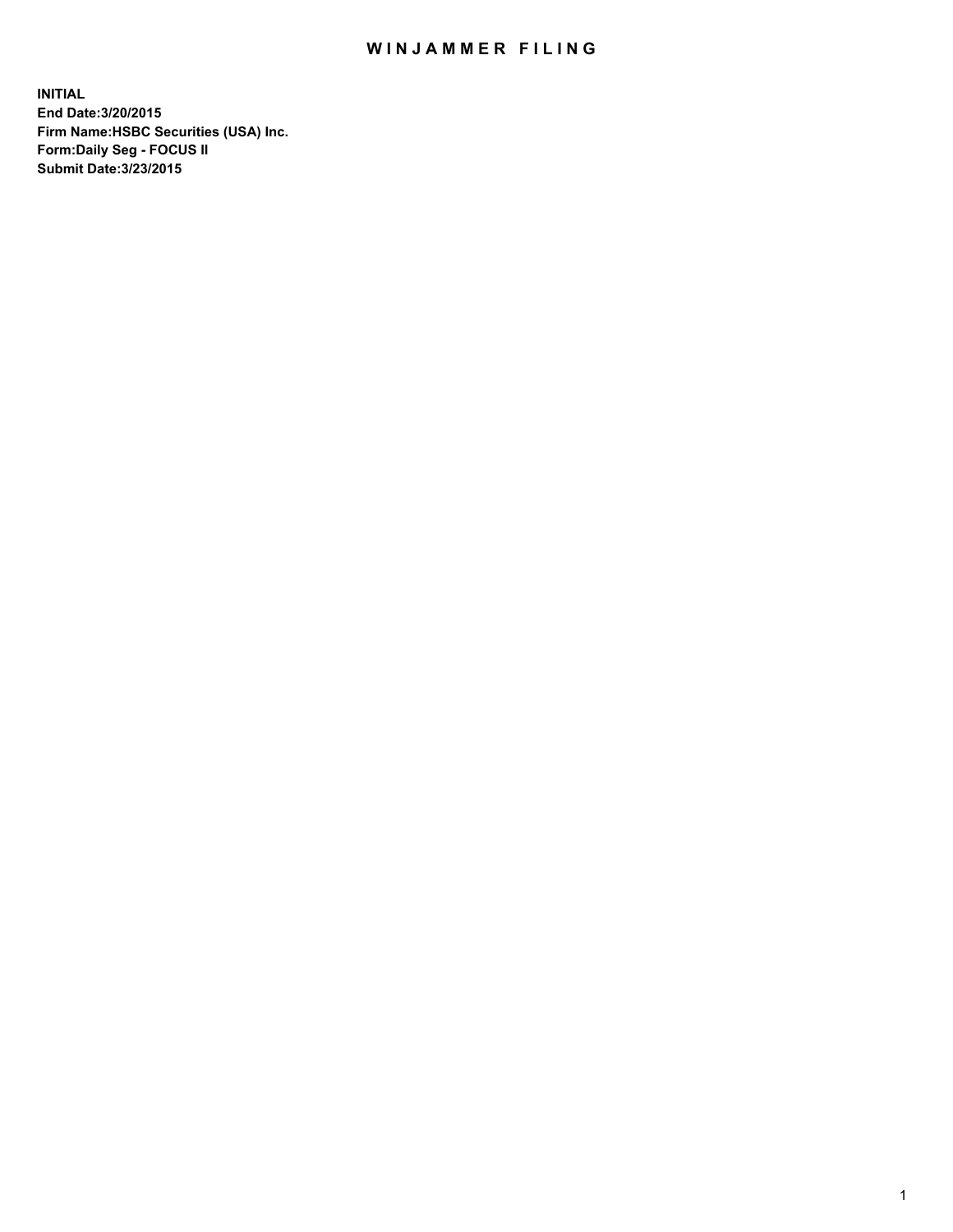## **INITIAL End Date:3/20/2015 Firm Name:HSBC Securities (USA) Inc. Form:Daily Seg - FOCUS II Submit Date:3/23/2015 Daily Segregation - Cover Page**

| Name of Company<br><b>Contact Name</b><br><b>Contact Phone Number</b><br><b>Contact Email Address</b>                                                                                                                                                                                                                         | <b>HSBC Securities (USA) Inc.</b><br>Steven richardson<br>212-525-6445<br>steven.richardson@us.hsbc.com |
|-------------------------------------------------------------------------------------------------------------------------------------------------------------------------------------------------------------------------------------------------------------------------------------------------------------------------------|---------------------------------------------------------------------------------------------------------|
| FCM's Customer Segregated Funds Residual Interest Target (choose one):<br>a. Minimum dollar amount: ; or<br>b. Minimum percentage of customer segregated funds required:%; or<br>c. Dollar amount range between: and; or<br>d. Percentage range of customer segregated funds required between:% and%.                         | 50,000,000<br>00<br>0 <sub>0</sub>                                                                      |
| FCM's Customer Secured Amount Funds Residual Interest Target (choose one):<br>a. Minimum dollar amount: ; or<br>b. Minimum percentage of customer secured funds required:%; or<br>c. Dollar amount range between: and; or<br>d. Percentage range of customer secured funds required between:% and%.                           | 10,000,000<br>0 <sub>0</sub><br>00                                                                      |
| FCM's Cleared Swaps Customer Collateral Residual Interest Target (choose one):<br>a. Minimum dollar amount: ; or<br>b. Minimum percentage of cleared swaps customer collateral required:%; or<br>c. Dollar amount range between: and; or<br>d. Percentage range of cleared swaps customer collateral required between:% and%. | 30,000,000<br><u>00</u><br><u>00</u>                                                                    |

Attach supporting documents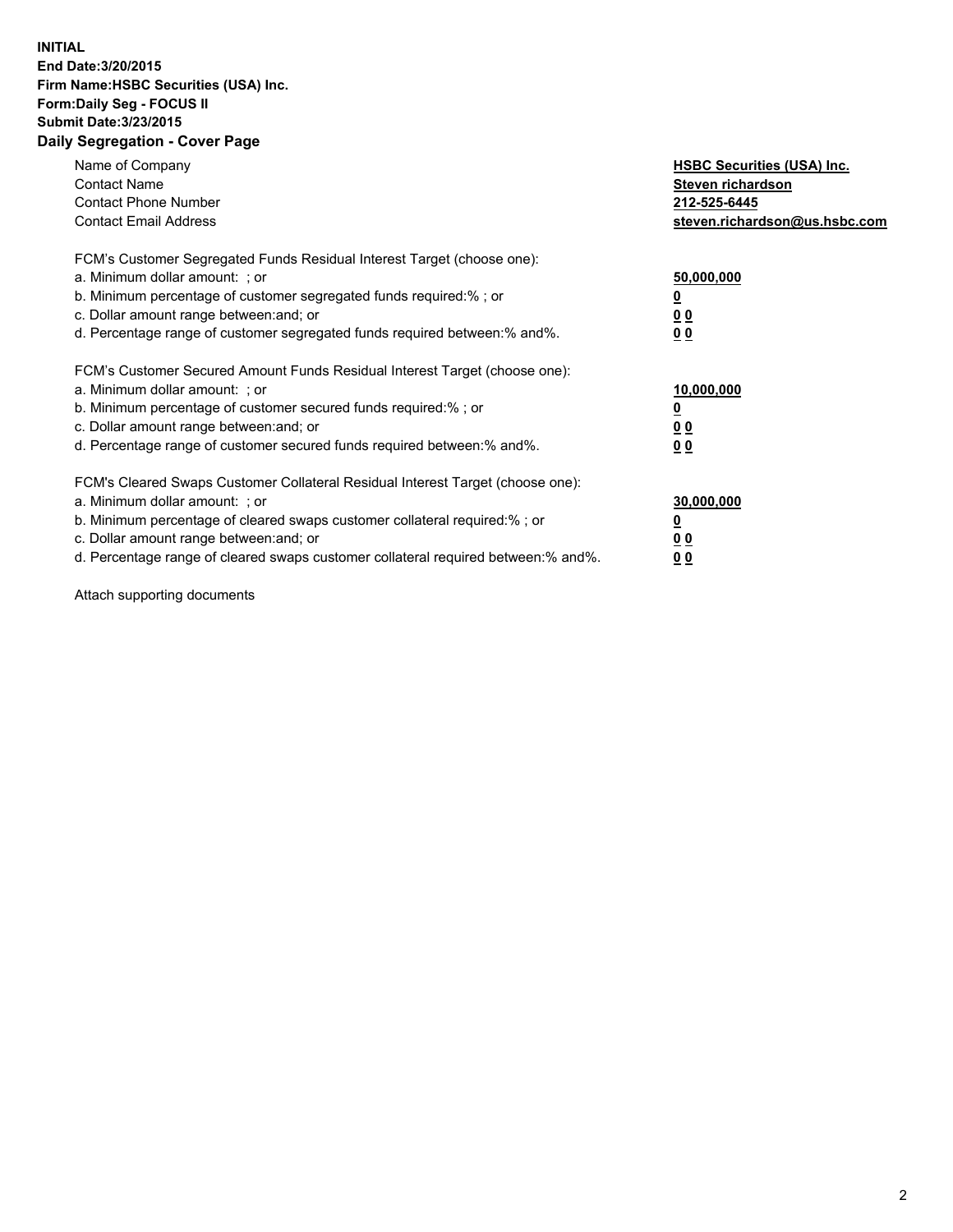**INITIAL End Date:3/20/2015 Firm Name:HSBC Securities (USA) Inc. Form:Daily Seg - FOCUS II Submit Date:3/23/2015 Daily Segregation - Secured Amounts**

Foreign Futures and Foreign Options Secured Amounts Amount required to be set aside pursuant to law, rule or regulation of a foreign government or a rule of a self-regulatory organization authorized thereunder **0** [7305] 1. Net ledger balance - Foreign Futures and Foreign Option Trading - All Customers A. Cash **124,235,708** [7315] B. Securities (at market) **29,600,637** [7317] 2. Net unrealized profit (loss) in open futures contracts traded on a foreign board of trade **13,535,162** [7325] 3. Exchange traded options a. Market value of open option contracts purchased on a foreign board of trade **0** [7335] b. Market value of open contracts granted (sold) on a foreign board of trade **0** [7337] 4. Net equity (deficit) (add lines 1. 2. and 3.) **167,371,507** [7345] 5. Account liquidating to a deficit and account with a debit balances - gross amount **405,449** [7351] Less: amount offset by customer owned securities **-400,307** [7352] **5,142** [7354] 6. Amount required to be set aside as the secured amount - Net Liquidating Equity Method (add lines 4 and 5) **167,376,649** [7355] 7. Greater of amount required to be set aside pursuant to foreign jurisdiction (above) or line 6. **167,376,648** [7360] FUNDS DEPOSITED IN SEPARATE REGULATION 30.7 ACCOUNTS 1. Cash in banks A. Banks located in the United States **38,556,539** [7500] B. Other banks qualified under Regulation 30.7 **0** [7520] **38,556,539** [7530] 2. Securities A. In safekeeping with banks located in the United States **74,600,637** [7540] B. In safekeeping with other banks qualified under Regulation 30.7 **0** [7560] **74,600,637** [7570] 3. Equities with registered futures commission merchants A. Cash **0** [7580] B. Securities **0** [7590] C. Unrealized gain (loss) on open futures contracts **0** [7600] D. Value of long option contracts **0** [7610] E. Value of short option contracts **0** [7615] **0** [7620] 4. Amounts held by clearing organizations of foreign boards of trade A. Cash **0** [7640] B. Securities **0** [7650] C. Amount due to (from) clearing organization - daily variation **0** [7660] D. Value of long option contracts **0** [7670] E. Value of short option contracts **0** [7675] **0** [7680] 5. Amounts held by members of foreign boards of trade A. Cash **83,887,610** [7700] B. Securities **0** [7710] C. Unrealized gain (loss) on open futures contracts **13,535,162** [7720] D. Value of long option contracts **0** [7730] E. Value of short option contracts **0** [7735] **97,422,772** [7740] 6. Amounts with other depositories designated by a foreign board of trade **0** [7760] 7. Segregated funds on hand **0** [7765] 8. Total funds in separate section 30.7 accounts **210,579,948** [7770] 9. Excess (deficiency) Set Aside for Secured Amount (subtract line 7 Secured Statement Page 1 from Line 8) **43,203,300** [7380] 10. Management Target Amount for Excess funds in separate section 30.7 accounts **34,127,396** [7780] 11. Excess (deficiency) funds in separate 30.7 accounts over (under) Management Target **9,075,904** [7785]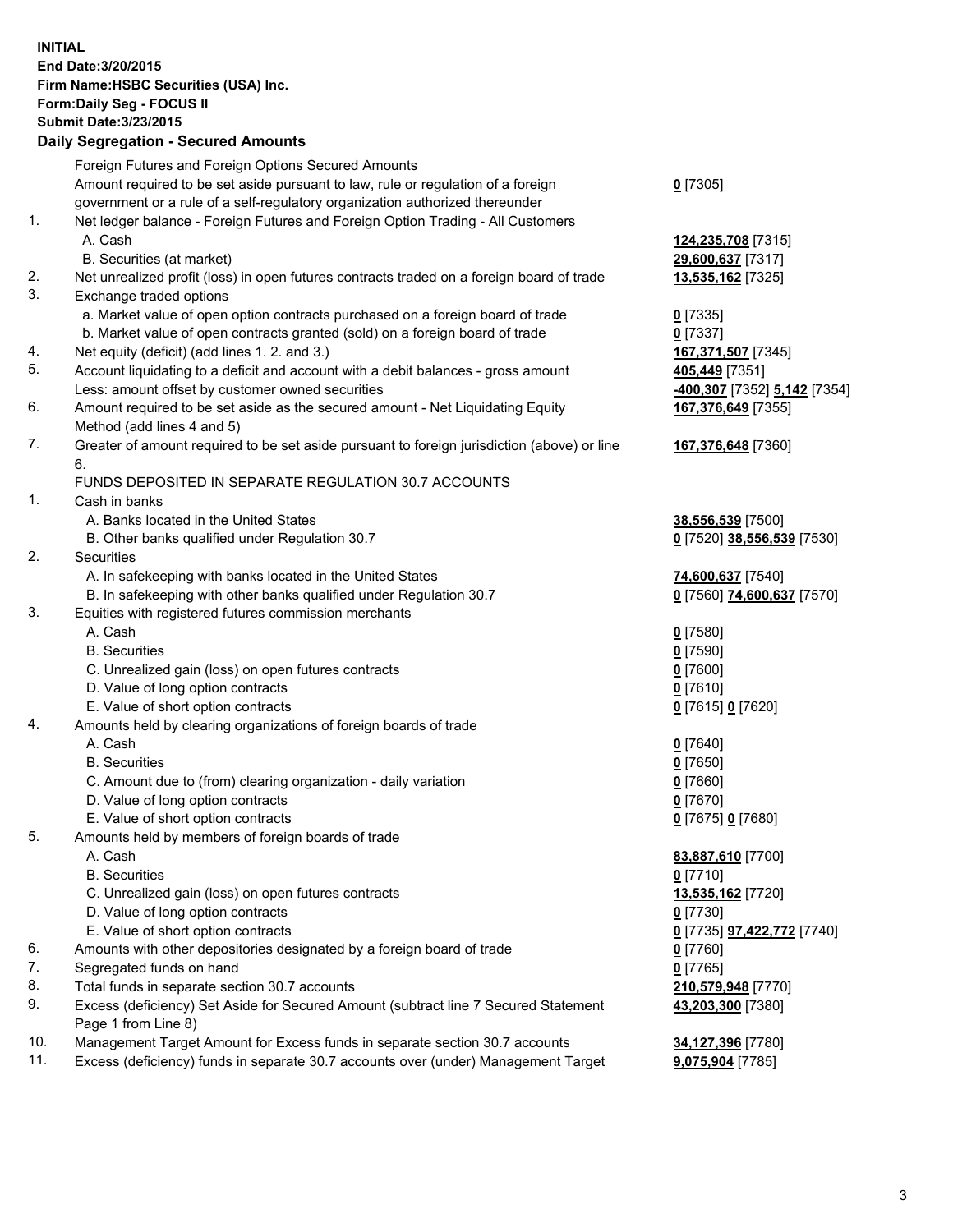| Daily Segregation - Segregation Statement<br>SEGREGATION REQUIREMENTS(Section 4d(2) of the CEAct)<br>1.<br>Net ledger balance<br>A. Cash<br>153,881,161 [7010]<br>678,057,868 [7020]<br>B. Securities (at market)<br>2.<br>Net unrealized profit (loss) in open futures contracts traded on a contract market<br>241,365,337 [7030]<br>3.<br>Exchange traded options<br>A. Add market value of open option contracts purchased on a contract market<br>96,181,055 [7032]<br>B. Deduct market value of open option contracts granted (sold) on a contract market<br>-17,603,481 [7033]<br>Net equity (deficit) (add lines 1, 2 and 3)<br>4.<br>1,151,881,940 [7040]<br>5.<br>Accounts liquidating to a deficit and accounts with<br>debit balances - gross amount<br>1,543,013 [7045]<br>Less: amount offset by customer securities<br>$-1,543,013$ [7047] 0 [7050]<br>6.<br>Amount required to be segregated (add lines 4 and 5)<br>1,151,881,940 [7060]<br>FUNDS IN SEGREGATED ACCOUNTS<br>7.<br>Deposited in segregated funds bank accounts<br>A. Cash<br>14,768,229 [7070]<br>B. Securities representing investments of customers' funds (at market)<br>$0$ [7080]<br>C. Securities held for particular customers or option customers in lieu of cash (at<br>80,903,258 [7090]<br>market)<br>8.<br>Margins on deposit with derivatives clearing organizations of contract markets<br>A. Cash<br>244,648,513 [7100]<br>B. Securities representing investments of customers' funds (at market)<br>225,232,194 [7110]<br>C. Securities held for particular customers or option customers in lieu of cash (at<br>597,154,610 [7120]<br>market)<br>Net settlement from (to) derivatives clearing organizations of contract markets<br>-9,736,554 [7130]<br>10.<br>Exchange traded options<br>A. Value of open long option contracts<br>96,181,055 [7132]<br>B. Value of open short option contracts<br>-17,603,481 [7133]<br>11.<br>Net equities with other FCMs<br>A. Net liquidating equity<br>35,258,169 [7140]<br>B. Securities representing investments of customers' funds (at market)<br><u>0</u> [7160]<br>C. Securities held for particular customers or option customers in lieu of cash (at<br>$0$ [7170] | <b>INITIAL</b> | End Date: 3/20/2015<br>Firm Name: HSBC Securities (USA) Inc.<br>Form: Daily Seg - FOCUS II<br><b>Submit Date: 3/23/2015</b> |  |
|--------------------------------------------------------------------------------------------------------------------------------------------------------------------------------------------------------------------------------------------------------------------------------------------------------------------------------------------------------------------------------------------------------------------------------------------------------------------------------------------------------------------------------------------------------------------------------------------------------------------------------------------------------------------------------------------------------------------------------------------------------------------------------------------------------------------------------------------------------------------------------------------------------------------------------------------------------------------------------------------------------------------------------------------------------------------------------------------------------------------------------------------------------------------------------------------------------------------------------------------------------------------------------------------------------------------------------------------------------------------------------------------------------------------------------------------------------------------------------------------------------------------------------------------------------------------------------------------------------------------------------------------------------------------------------------------------------------------------------------------------------------------------------------------------------------------------------------------------------------------------------------------------------------------------------------------------------------------------------------------------------------------------------------------------------------------------------------------------------------------------------------------------------------------------------------------------------------------|----------------|-----------------------------------------------------------------------------------------------------------------------------|--|
|                                                                                                                                                                                                                                                                                                                                                                                                                                                                                                                                                                                                                                                                                                                                                                                                                                                                                                                                                                                                                                                                                                                                                                                                                                                                                                                                                                                                                                                                                                                                                                                                                                                                                                                                                                                                                                                                                                                                                                                                                                                                                                                                                                                                                    |                |                                                                                                                             |  |
|                                                                                                                                                                                                                                                                                                                                                                                                                                                                                                                                                                                                                                                                                                                                                                                                                                                                                                                                                                                                                                                                                                                                                                                                                                                                                                                                                                                                                                                                                                                                                                                                                                                                                                                                                                                                                                                                                                                                                                                                                                                                                                                                                                                                                    |                |                                                                                                                             |  |
|                                                                                                                                                                                                                                                                                                                                                                                                                                                                                                                                                                                                                                                                                                                                                                                                                                                                                                                                                                                                                                                                                                                                                                                                                                                                                                                                                                                                                                                                                                                                                                                                                                                                                                                                                                                                                                                                                                                                                                                                                                                                                                                                                                                                                    |                |                                                                                                                             |  |
|                                                                                                                                                                                                                                                                                                                                                                                                                                                                                                                                                                                                                                                                                                                                                                                                                                                                                                                                                                                                                                                                                                                                                                                                                                                                                                                                                                                                                                                                                                                                                                                                                                                                                                                                                                                                                                                                                                                                                                                                                                                                                                                                                                                                                    |                |                                                                                                                             |  |
|                                                                                                                                                                                                                                                                                                                                                                                                                                                                                                                                                                                                                                                                                                                                                                                                                                                                                                                                                                                                                                                                                                                                                                                                                                                                                                                                                                                                                                                                                                                                                                                                                                                                                                                                                                                                                                                                                                                                                                                                                                                                                                                                                                                                                    |                |                                                                                                                             |  |
|                                                                                                                                                                                                                                                                                                                                                                                                                                                                                                                                                                                                                                                                                                                                                                                                                                                                                                                                                                                                                                                                                                                                                                                                                                                                                                                                                                                                                                                                                                                                                                                                                                                                                                                                                                                                                                                                                                                                                                                                                                                                                                                                                                                                                    |                |                                                                                                                             |  |
|                                                                                                                                                                                                                                                                                                                                                                                                                                                                                                                                                                                                                                                                                                                                                                                                                                                                                                                                                                                                                                                                                                                                                                                                                                                                                                                                                                                                                                                                                                                                                                                                                                                                                                                                                                                                                                                                                                                                                                                                                                                                                                                                                                                                                    |                |                                                                                                                             |  |
|                                                                                                                                                                                                                                                                                                                                                                                                                                                                                                                                                                                                                                                                                                                                                                                                                                                                                                                                                                                                                                                                                                                                                                                                                                                                                                                                                                                                                                                                                                                                                                                                                                                                                                                                                                                                                                                                                                                                                                                                                                                                                                                                                                                                                    |                |                                                                                                                             |  |
|                                                                                                                                                                                                                                                                                                                                                                                                                                                                                                                                                                                                                                                                                                                                                                                                                                                                                                                                                                                                                                                                                                                                                                                                                                                                                                                                                                                                                                                                                                                                                                                                                                                                                                                                                                                                                                                                                                                                                                                                                                                                                                                                                                                                                    |                |                                                                                                                             |  |
|                                                                                                                                                                                                                                                                                                                                                                                                                                                                                                                                                                                                                                                                                                                                                                                                                                                                                                                                                                                                                                                                                                                                                                                                                                                                                                                                                                                                                                                                                                                                                                                                                                                                                                                                                                                                                                                                                                                                                                                                                                                                                                                                                                                                                    |                |                                                                                                                             |  |
|                                                                                                                                                                                                                                                                                                                                                                                                                                                                                                                                                                                                                                                                                                                                                                                                                                                                                                                                                                                                                                                                                                                                                                                                                                                                                                                                                                                                                                                                                                                                                                                                                                                                                                                                                                                                                                                                                                                                                                                                                                                                                                                                                                                                                    |                |                                                                                                                             |  |
|                                                                                                                                                                                                                                                                                                                                                                                                                                                                                                                                                                                                                                                                                                                                                                                                                                                                                                                                                                                                                                                                                                                                                                                                                                                                                                                                                                                                                                                                                                                                                                                                                                                                                                                                                                                                                                                                                                                                                                                                                                                                                                                                                                                                                    |                |                                                                                                                             |  |
|                                                                                                                                                                                                                                                                                                                                                                                                                                                                                                                                                                                                                                                                                                                                                                                                                                                                                                                                                                                                                                                                                                                                                                                                                                                                                                                                                                                                                                                                                                                                                                                                                                                                                                                                                                                                                                                                                                                                                                                                                                                                                                                                                                                                                    |                |                                                                                                                             |  |
|                                                                                                                                                                                                                                                                                                                                                                                                                                                                                                                                                                                                                                                                                                                                                                                                                                                                                                                                                                                                                                                                                                                                                                                                                                                                                                                                                                                                                                                                                                                                                                                                                                                                                                                                                                                                                                                                                                                                                                                                                                                                                                                                                                                                                    |                |                                                                                                                             |  |
|                                                                                                                                                                                                                                                                                                                                                                                                                                                                                                                                                                                                                                                                                                                                                                                                                                                                                                                                                                                                                                                                                                                                                                                                                                                                                                                                                                                                                                                                                                                                                                                                                                                                                                                                                                                                                                                                                                                                                                                                                                                                                                                                                                                                                    |                |                                                                                                                             |  |
|                                                                                                                                                                                                                                                                                                                                                                                                                                                                                                                                                                                                                                                                                                                                                                                                                                                                                                                                                                                                                                                                                                                                                                                                                                                                                                                                                                                                                                                                                                                                                                                                                                                                                                                                                                                                                                                                                                                                                                                                                                                                                                                                                                                                                    |                |                                                                                                                             |  |
|                                                                                                                                                                                                                                                                                                                                                                                                                                                                                                                                                                                                                                                                                                                                                                                                                                                                                                                                                                                                                                                                                                                                                                                                                                                                                                                                                                                                                                                                                                                                                                                                                                                                                                                                                                                                                                                                                                                                                                                                                                                                                                                                                                                                                    |                |                                                                                                                             |  |
|                                                                                                                                                                                                                                                                                                                                                                                                                                                                                                                                                                                                                                                                                                                                                                                                                                                                                                                                                                                                                                                                                                                                                                                                                                                                                                                                                                                                                                                                                                                                                                                                                                                                                                                                                                                                                                                                                                                                                                                                                                                                                                                                                                                                                    |                |                                                                                                                             |  |
|                                                                                                                                                                                                                                                                                                                                                                                                                                                                                                                                                                                                                                                                                                                                                                                                                                                                                                                                                                                                                                                                                                                                                                                                                                                                                                                                                                                                                                                                                                                                                                                                                                                                                                                                                                                                                                                                                                                                                                                                                                                                                                                                                                                                                    |                |                                                                                                                             |  |
|                                                                                                                                                                                                                                                                                                                                                                                                                                                                                                                                                                                                                                                                                                                                                                                                                                                                                                                                                                                                                                                                                                                                                                                                                                                                                                                                                                                                                                                                                                                                                                                                                                                                                                                                                                                                                                                                                                                                                                                                                                                                                                                                                                                                                    |                |                                                                                                                             |  |
|                                                                                                                                                                                                                                                                                                                                                                                                                                                                                                                                                                                                                                                                                                                                                                                                                                                                                                                                                                                                                                                                                                                                                                                                                                                                                                                                                                                                                                                                                                                                                                                                                                                                                                                                                                                                                                                                                                                                                                                                                                                                                                                                                                                                                    |                |                                                                                                                             |  |
|                                                                                                                                                                                                                                                                                                                                                                                                                                                                                                                                                                                                                                                                                                                                                                                                                                                                                                                                                                                                                                                                                                                                                                                                                                                                                                                                                                                                                                                                                                                                                                                                                                                                                                                                                                                                                                                                                                                                                                                                                                                                                                                                                                                                                    |                |                                                                                                                             |  |
|                                                                                                                                                                                                                                                                                                                                                                                                                                                                                                                                                                                                                                                                                                                                                                                                                                                                                                                                                                                                                                                                                                                                                                                                                                                                                                                                                                                                                                                                                                                                                                                                                                                                                                                                                                                                                                                                                                                                                                                                                                                                                                                                                                                                                    |                |                                                                                                                             |  |
|                                                                                                                                                                                                                                                                                                                                                                                                                                                                                                                                                                                                                                                                                                                                                                                                                                                                                                                                                                                                                                                                                                                                                                                                                                                                                                                                                                                                                                                                                                                                                                                                                                                                                                                                                                                                                                                                                                                                                                                                                                                                                                                                                                                                                    |                |                                                                                                                             |  |
|                                                                                                                                                                                                                                                                                                                                                                                                                                                                                                                                                                                                                                                                                                                                                                                                                                                                                                                                                                                                                                                                                                                                                                                                                                                                                                                                                                                                                                                                                                                                                                                                                                                                                                                                                                                                                                                                                                                                                                                                                                                                                                                                                                                                                    | 9.             |                                                                                                                             |  |
|                                                                                                                                                                                                                                                                                                                                                                                                                                                                                                                                                                                                                                                                                                                                                                                                                                                                                                                                                                                                                                                                                                                                                                                                                                                                                                                                                                                                                                                                                                                                                                                                                                                                                                                                                                                                                                                                                                                                                                                                                                                                                                                                                                                                                    |                |                                                                                                                             |  |
|                                                                                                                                                                                                                                                                                                                                                                                                                                                                                                                                                                                                                                                                                                                                                                                                                                                                                                                                                                                                                                                                                                                                                                                                                                                                                                                                                                                                                                                                                                                                                                                                                                                                                                                                                                                                                                                                                                                                                                                                                                                                                                                                                                                                                    |                |                                                                                                                             |  |
|                                                                                                                                                                                                                                                                                                                                                                                                                                                                                                                                                                                                                                                                                                                                                                                                                                                                                                                                                                                                                                                                                                                                                                                                                                                                                                                                                                                                                                                                                                                                                                                                                                                                                                                                                                                                                                                                                                                                                                                                                                                                                                                                                                                                                    |                |                                                                                                                             |  |
|                                                                                                                                                                                                                                                                                                                                                                                                                                                                                                                                                                                                                                                                                                                                                                                                                                                                                                                                                                                                                                                                                                                                                                                                                                                                                                                                                                                                                                                                                                                                                                                                                                                                                                                                                                                                                                                                                                                                                                                                                                                                                                                                                                                                                    |                |                                                                                                                             |  |
|                                                                                                                                                                                                                                                                                                                                                                                                                                                                                                                                                                                                                                                                                                                                                                                                                                                                                                                                                                                                                                                                                                                                                                                                                                                                                                                                                                                                                                                                                                                                                                                                                                                                                                                                                                                                                                                                                                                                                                                                                                                                                                                                                                                                                    |                |                                                                                                                             |  |
|                                                                                                                                                                                                                                                                                                                                                                                                                                                                                                                                                                                                                                                                                                                                                                                                                                                                                                                                                                                                                                                                                                                                                                                                                                                                                                                                                                                                                                                                                                                                                                                                                                                                                                                                                                                                                                                                                                                                                                                                                                                                                                                                                                                                                    |                |                                                                                                                             |  |
|                                                                                                                                                                                                                                                                                                                                                                                                                                                                                                                                                                                                                                                                                                                                                                                                                                                                                                                                                                                                                                                                                                                                                                                                                                                                                                                                                                                                                                                                                                                                                                                                                                                                                                                                                                                                                                                                                                                                                                                                                                                                                                                                                                                                                    |                |                                                                                                                             |  |
|                                                                                                                                                                                                                                                                                                                                                                                                                                                                                                                                                                                                                                                                                                                                                                                                                                                                                                                                                                                                                                                                                                                                                                                                                                                                                                                                                                                                                                                                                                                                                                                                                                                                                                                                                                                                                                                                                                                                                                                                                                                                                                                                                                                                                    |                | market)                                                                                                                     |  |
| 12.<br>Segregated funds on hand<br>$0$ [7150]                                                                                                                                                                                                                                                                                                                                                                                                                                                                                                                                                                                                                                                                                                                                                                                                                                                                                                                                                                                                                                                                                                                                                                                                                                                                                                                                                                                                                                                                                                                                                                                                                                                                                                                                                                                                                                                                                                                                                                                                                                                                                                                                                                      |                |                                                                                                                             |  |
| 13.<br>Total amount in segregation (add lines 7 through 12)<br>1,266,805,993 [7180]                                                                                                                                                                                                                                                                                                                                                                                                                                                                                                                                                                                                                                                                                                                                                                                                                                                                                                                                                                                                                                                                                                                                                                                                                                                                                                                                                                                                                                                                                                                                                                                                                                                                                                                                                                                                                                                                                                                                                                                                                                                                                                                                |                |                                                                                                                             |  |
| 14.<br>Excess (deficiency) funds in segregation (subtract line 6 from line 13)<br>114,924,053 [7190]                                                                                                                                                                                                                                                                                                                                                                                                                                                                                                                                                                                                                                                                                                                                                                                                                                                                                                                                                                                                                                                                                                                                                                                                                                                                                                                                                                                                                                                                                                                                                                                                                                                                                                                                                                                                                                                                                                                                                                                                                                                                                                               |                |                                                                                                                             |  |
| 15.<br>Management Target Amount for Excess funds in segregation<br>50,000,000 [7194]<br>16.                                                                                                                                                                                                                                                                                                                                                                                                                                                                                                                                                                                                                                                                                                                                                                                                                                                                                                                                                                                                                                                                                                                                                                                                                                                                                                                                                                                                                                                                                                                                                                                                                                                                                                                                                                                                                                                                                                                                                                                                                                                                                                                        |                |                                                                                                                             |  |
| Excess (deficiency) funds in segregation over (under) Management Target Amount<br>64,924,053 [7198]<br>Excess                                                                                                                                                                                                                                                                                                                                                                                                                                                                                                                                                                                                                                                                                                                                                                                                                                                                                                                                                                                                                                                                                                                                                                                                                                                                                                                                                                                                                                                                                                                                                                                                                                                                                                                                                                                                                                                                                                                                                                                                                                                                                                      |                |                                                                                                                             |  |